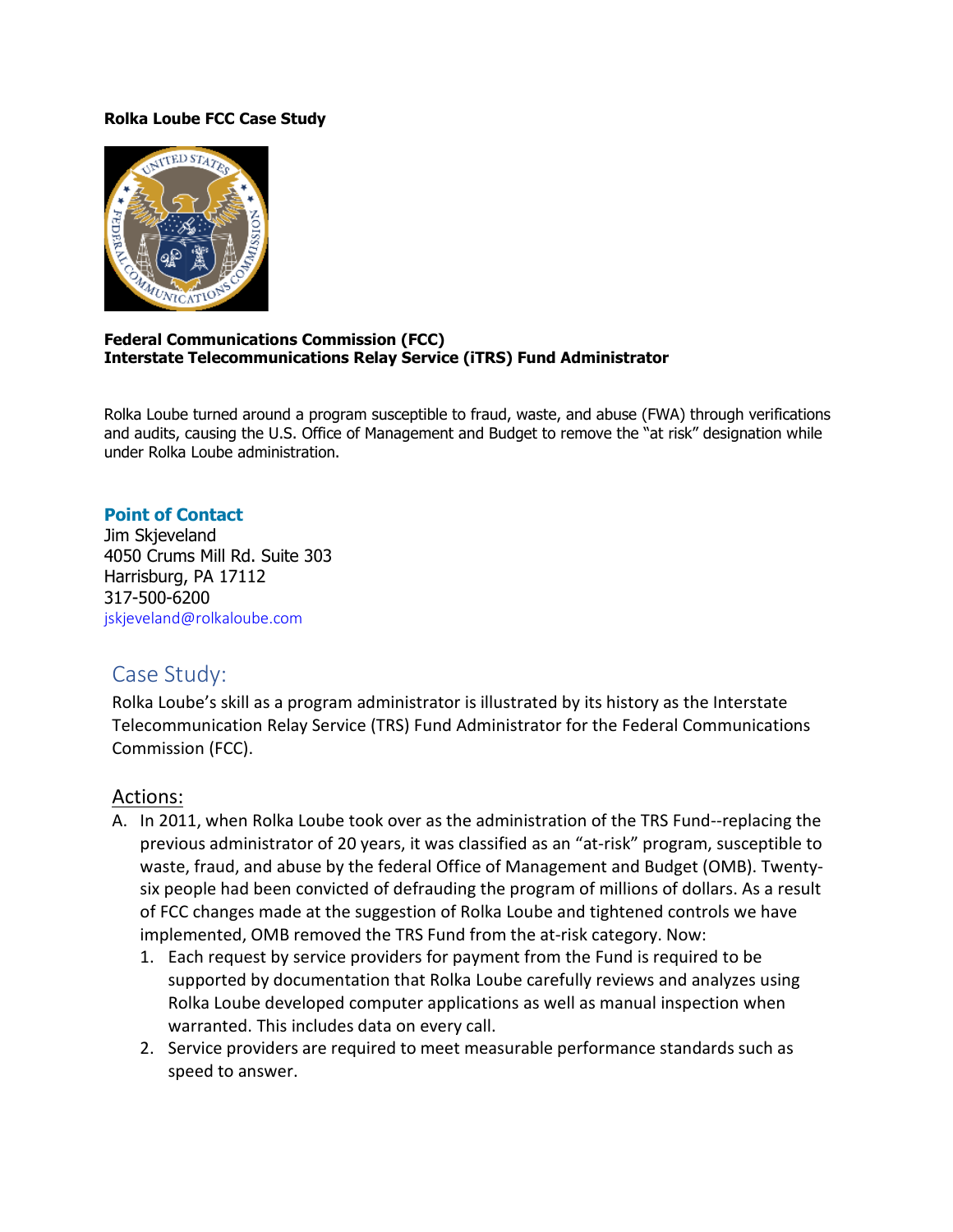- 3. Rolka Loube conducts audits on a wide range of activities such as cost of service and the regulatory compliance of providers that receive payments from the Fund.
- 4. Rolka Loube verifies the identity and residency of potentially service-eligible individuals.
- B. Pricing recommendations based on Rolka Loube's analysis of actual and projected cost of and demand for service provided by Rolka Loube to the FCC resulted in a per unit reduction in the compensation rate.
- C. Rolka Loube established multiple secure databases and custom applications that use those data bases for ratemaking, budgeting, reimbursement determinations, and invoicing. Our analytics, combined with staff's comprehensive understanding of the Telecommunication Relay Service business, also allow us to identify potentially fraudulent claims.
- D. Rolka Loube prevented the Fund from going into a deficit situation in 2013 by adjusting the distribution process.
- E. Rolka Loube has greatly increased communication, including having monthly calls, with the group of all TRS service providers seeking their input on administrative matters.
- F. Rolka Loube reconstituted and reinvigorated the TRS Fund Advisory Council appointing representative from different telecommunication relay service stakeholders --including individuals with hearing, speech, and sight impairments. Monthly calls are also held with the Advisory Council.
- G. Rolka Loube has simplified, standardized, and modernized the computer systems used by both fund contributors and service providers.
- H. Rolka Loube's administration of the TRS is annually subject to several independent audits but has never had an adverse audit finding. In fact, audits of the accuracy, timeliness, and rule and policy compliance required by the Fund's previous at-risk classification (Improper Payment and Recovery Improvement Act audits), consistently found a truly remarkable error rate of near zero,
- I. The compensation Rolka Loube receives for administration of the Fund has consistently been less than one-half of one percent (0.5%)—a low administrative cost rate virtually unheard of in fund management.

### Impact:

Collectively, the improvements made over the years Rolka Loube has administered the TRS Fund have greatly benefited each of the Telecommunication Relay Service stakeholders.

- **Individuals with hearing, vision, and speech impairments**.
	- o Because of the more rigorous administration by Rolka Loube, several poor-performing service providers ceased providing services—stopping them from preying on individuals in need of services.
	- $\circ$  Because Rolka Loube's efforts have resulted in keeping rates to service providers reasonably appropriate, people using the services and those with whom they communicate can use more compensated minutes of service without the need to increase the amount in the Fund.
	- $\circ$  By Rolka Loube's holding providers to certain performance standards (e.g., speed of answering calls), the services users receive have been improved.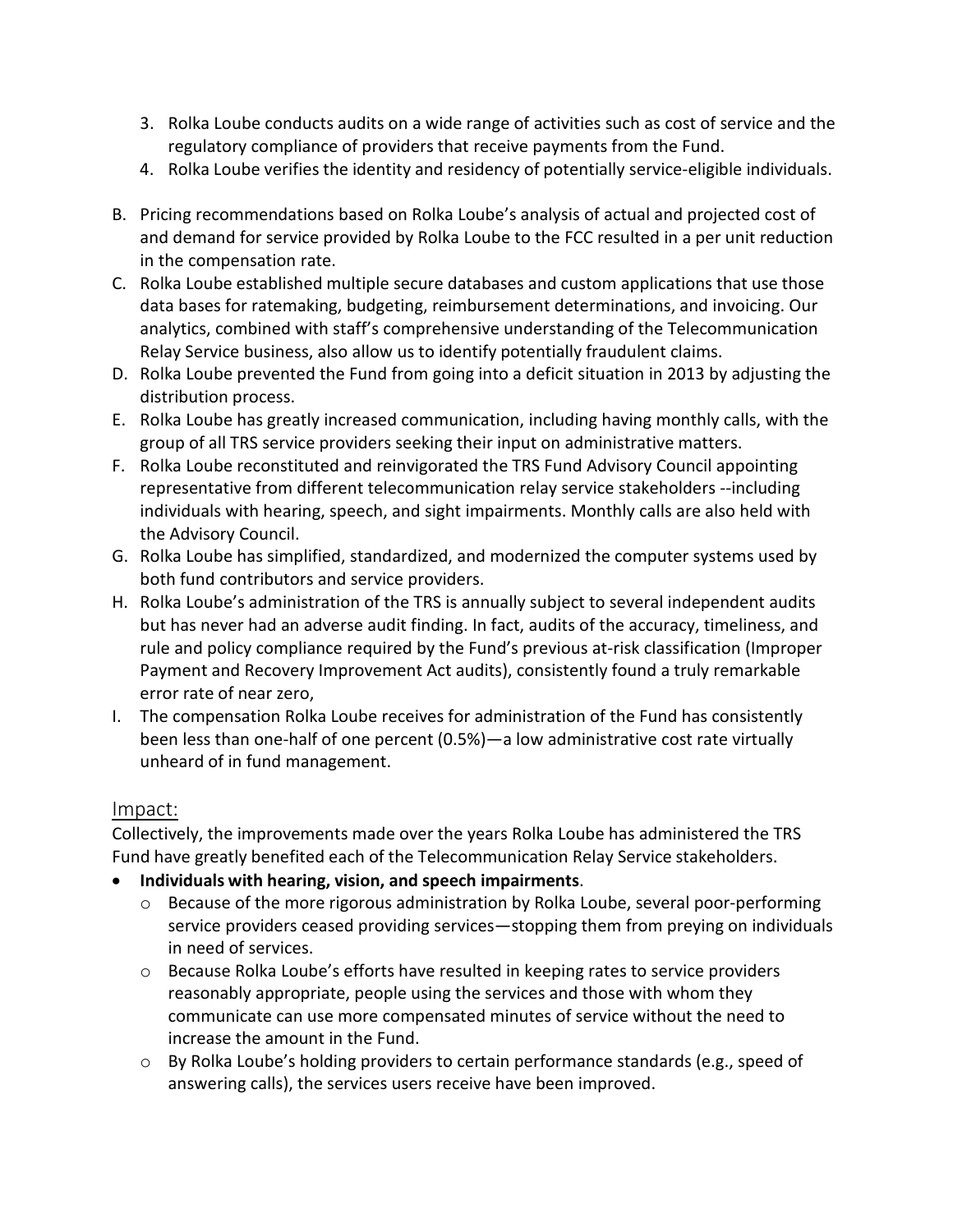$\circ$  Through the Rolka Loube-appointed Advisory Council members, people using TRS service now have a voice and method to have input on policies that impact them.

### • **Telecommunication companies and their customers.**

- $\circ$  By making recommendations that keep the contribution rates to the Fund made by statutorily required telecommunication companies at reasonable levels, Rolka Loube has helped those companies' costs to be controlled and their customers', who ultimately pay for the contributions, bills to be kept lower**.**
- $\circ$  Similar cost-savings inure to the companies and their customers as a result of the extremely low administrative costs Rolka Loube receives for its fund administration.
- o Rolka Loube's process improvements, including providing more payment options, allow the contributing entities to comply with program requirements more easily and to smooth out their payment obligations over a longer period of time.

## • **TRS service providers**.

- $\circ$  Rolka Loube's greatly enhance communication with service providers has provided improved transparency and a voice in both process improvements and policy recommendations.
- $\circ$  Better defined rules, processes, and clearer explanations have given providers greater certainty regarding their compensation and a better understanding of why some claims are denied—allowing them to adjust and improve their performance.
- $\circ$  Rolka Loube's information technology advancements have enabled service providers to comply with program requirements more easily.

## • **The client (FCC).**

- o Rolka Loube's analytical ability facilitates forecasting, allowing Rolka Loube to provide valuable program insights to the FCC on which it can formulate policy improvements.
- o Rolka Loube's comprehensive administration has relieved the FCC from the daily burden of program administration.
- $\circ$  Rolka Loube's flexibility and responsiveness has allowed the FCC to pivot easily among its priorities.
- $\circ$  Rolka Loube's innovative and effective administrative improvements have given the FCC confidence in the strength, integrity, and viability of the program.
- **The FCC's appreciation of and reliance on Rolka Loube is illustrated by its extensions and/or renewals of its annual contract for over the last 10 years as well as by the expansion of the services the FCC has contracted out to Rolka Loube.**

# GSA Approved:

Rolka Loube is a limited liability company established in 2007 under the laws of Pennsylvania. It is a U.S. General Service Agency approved government contractor (Multiple Award Schedule (MAS) contract 47QRAA18D00FA) through September 9, 2023, with three additional five-year option periods.